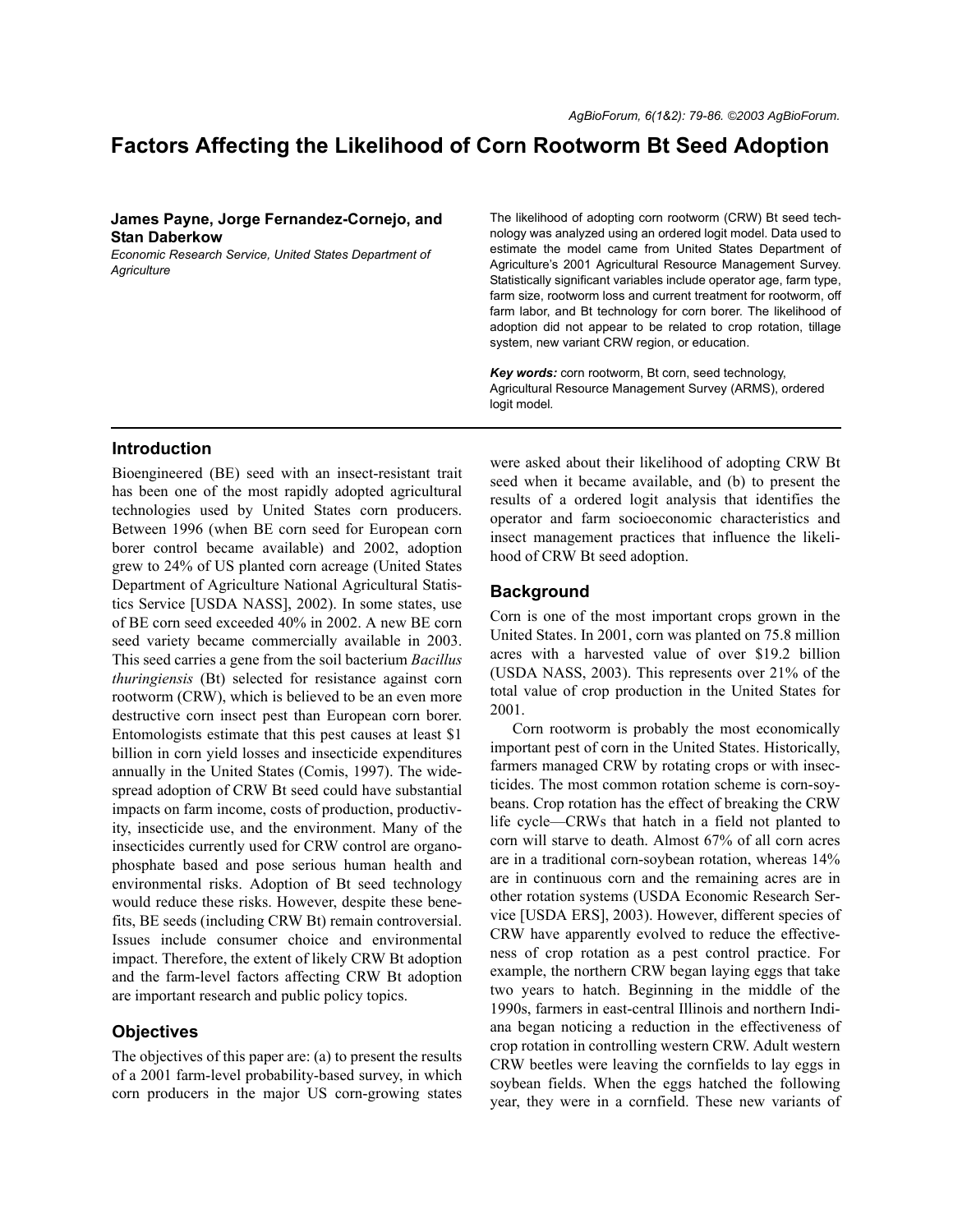CRW have spread though most of northern Indiana and east Illinois and into southern Michigan and western Ohio. Given historic movement patterns, the new variants may soon spread as far west as eastern Iowa (Onstad et al., 1999).

In cases where crop rotation is not widespread, farmers often use soil insecticides to control CRW. According to 2001 USDA data, about 18% of all corn acres in 2001 were treated for CRW with insecticides. Producers growing continuous corn had a much higher incidence of soil insecticide use, with about 38% of these acres treated with insecticides for CRW (more than double the share for corn-soybean or other rotations). With the loss of crop rotation effectiveness, corn farmers must either increase their use of soil insecticides or turn to other CRW control methods. One option, which became commercially available in early 2003, is the use of seed containing a gene from *Bacillus thuringiensis* (Bt), a soil bacterium that produces a naturally occurring biotoxin that provides resistance to CRW.

### **CRW Bt as an Alternative**

Bt is an insecticidal protein that provides protection from specific insects. This protection is generally greater than the most optimally applied conventional insecticide. Bt proteins have a long history of safe use as microbial pesticides (United States Environmental Protection Agency [US EPA], 2001). Moreover, a complete reassessment of all existing Bt corn and cotton plantincorporated protectants" (including Bt proteins such as Cry1Ab, Cry1F, Cry1Ac, and Cry3A) completed by the US Environmental Protection Agency (EPA) confirmed the EPA's original findings that "there are no unreasonable adverse health effects from these products" and that there are no unreasonable adverse effects in corn on nontarget wildlife or beneficial invertebrates (US EPA, 2001). After a comprehensive evaluation and a determination that its use was "in the public interest," the EPA approved the use of a new Bt protein (the Cry3Bb protein) for use in corn in February 2003. This protein specifically targets the midgut lining of larval rootworms. In trials, Bt seed yield outperformed both untreated fields and fields treated with conventional soil insecticides (Burchett, 2001).

Use of Bt seed technology has several potential benefits to the farmer, including convenience and reductions in insecticides and labor. The main effect of using Bt seed technology is increased coverage—each individual plant is protected. This results in reduced insecticide use where insecticides are used to control for CRW (which reduces cost and risk to the farmer or farm worker who applies the insecticide), lower labor costs, and increased yields (relative to non-Bt fields that are infested with CRW), in fields with significant CRW infestation. A major drawback to Bt seed technology is the current lack of acceptance of BE products in the European Union (EU) and consequently other countries that trade heavily in agricultural products with the EU. Lack of acceptance of Bt corn in the international marketplace could force some additional costs onto the farmer by increasing management efforts to segregate BE from non-BE crops. In general, crops not acceptable for trade are fed to local livestock. Other potential costs include increased seed cost to the farmer and increased management time needed to learn about the technology.

With crop rotation losing its effectiveness as a CRW control, the primary alternative to Bt technology is traditional insecticide use. More than nine million pounds of insecticide were applied to the 2001 US corn crop. Soil insecticides are generally broad spectrum (i.e., they target more than one pest) and are effective, but they also have the potential for negative effects on the environment and often pose risks to human and animal health. In contrast, CRW Bt seed is pest specific and effective, and, according to the EPA, does not pose an unacceptable health or environmental risk (US EPA, 2003). In addition, *stacked* varieties (such as Pioneer YieldGard + LibertyLink—a seed genetically modified for both herbicide and insect resistance) make Bt seed effectiveness broader. There are currently no stacked corn varieties approved by the FDA and EPA that target multiple insects, although research continues.

Adoption of Bt technology to combat corn borer may have been limited due to the unpredictability of outbreaks—farmers gambling that there would not be an infestation may have chosen to plant non-Bt corn. Even so, by 2002, adoption grew to 24% of planted corn acreage. This unpredictability problem does not exist in relation to corn rootworm—farmers can predict the need to treat for CRW based on current year populations (Gray & Steffey, 2002). Given this difference, the adoption of Bt technology to deal with CRW may be more rapid than that to control corn borers.

### **Technology Adoption**

Technological change, which is intertwined with the adoption of innovations, underlies the growth in agricultural productivity (Sunding & Zilberman, 2001). Much of the previous literature on technology adoption has focused on mechanical (e.g., tractors), chemical (e.g.,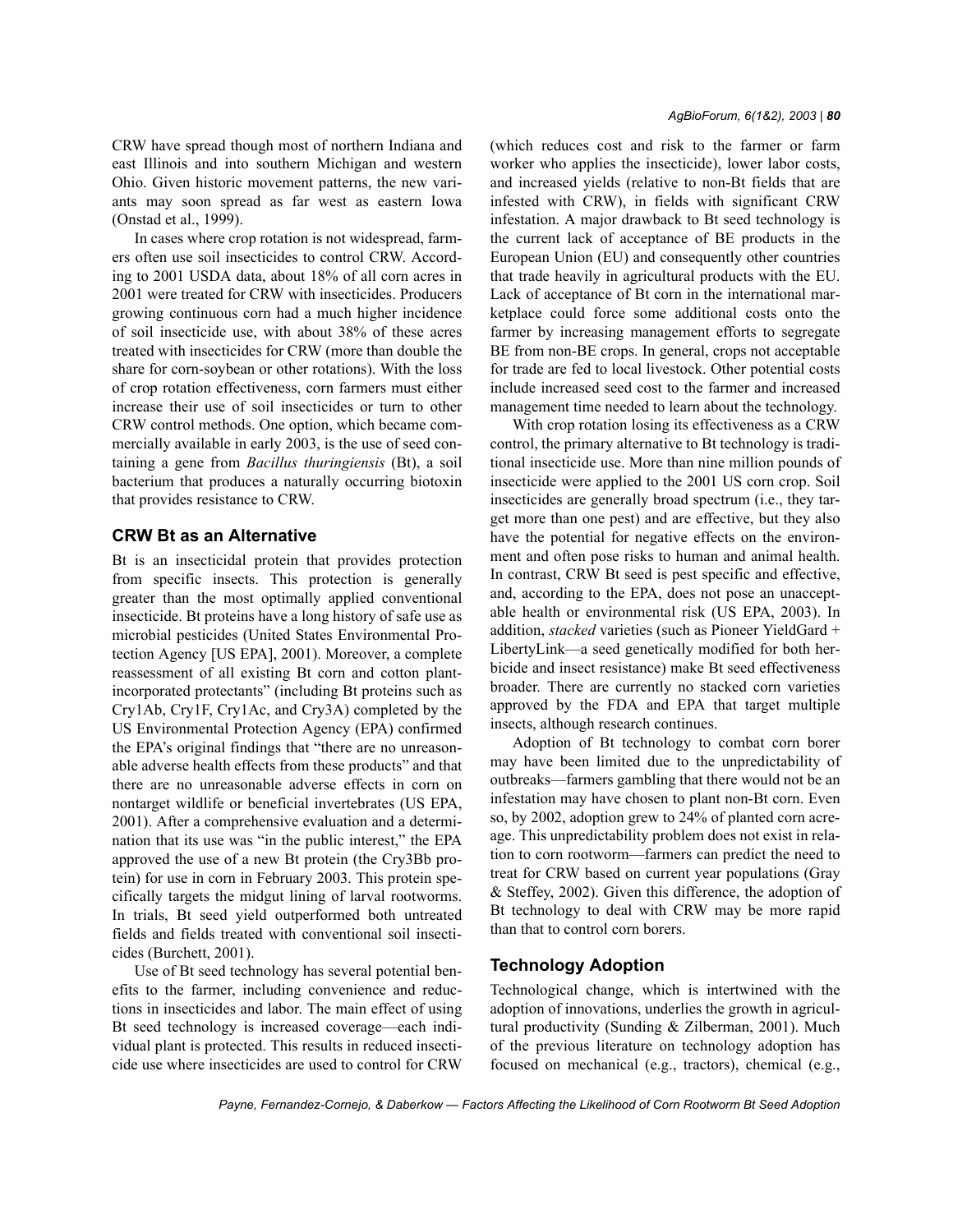pesticides), and agronomic (e.g., integrated pest management) innovations. More recent research has been devoted to informational (e.g., precision farming) and biological (e.g., BE) innovations (Feder, Just, & Zilberman, 1985; Daberkow & McBride, 2003; Fernandez-Cornejo, Beach, & Huang, 1994; Fernandez-Cornejo & McBride, 2002). Many of these adoption studies assess the factors that affect if and when a specific farm or operator will begin to use an innovation. The most common factors analyzed have been expected profitability, risk, required skill level or education, scale or size of farm, alternative or competing technologies, enterprise specialization, information sources, credit availability, tenure, and environmental policies (Sunding & Zilberman, 2001). More recent studies have examined the hypothesis that off-farm labor within a farm household may also influence the decision to adopt a new technology (Fernandez-Cornejo & Hendricks, 2003).

#### **Modeling Adoption Choices**

The adoption of a new technology is usually modeled as a choice between two alternatives: the traditional technology and the new one. Growers are assumed to make their decisions by choosing the alternative that maximizes their perceived utility (Fernandez-Cornejo et al., 1994). Thus, a grower *i* is likely to adopt new technology if the utility of adopting,  $U_{i1}$ , is larger than the utility of not adopting,  $U_{i0}$ , that is, if  $U_i^* = U_{i1} - U_{i0} > 0$ . However, only the binary random variable  $I_i$  (taking the value of one if the technology is adopted and zero otherwise) is observed, as utility is unobservable:

$$
I_i = \begin{cases} 1 \text{ if } U_{i1} = \text{Max } (U_{i1}, U_{i0}) \\ 0 \text{ otherwise} \end{cases}
$$
 (1)

Moreover, because utilities are not known to the analyst with certainty, they are treated as random variables. In the context of adoption of a bioengineered crop and dropping the subscript *i* for simplicity:  $U_j = V_j + \varepsilon_j$ , where *V* is the systematic component of *U* related to the profitability of adopting  $(j = 1)$  and the profitability of not adopting  $(j = 0)$ , and the random disturbance (ε) accounts for errors in perception and measurement, unobserved attributes and preferences, and instrumental variables.

The probability of adopting is  $P_1 = P(I = 1) = P(U^*$  $>$  0) =  $P(U_1 > U_0) = P(V_1 - V_0 > \varepsilon_0 - \varepsilon_1) = P(\varepsilon_0 - \varepsilon_1 <$  $V_1 - V_0$ ). Assuming that the stochastic components  $\varepsilon_0$ and  $\varepsilon_1$  are independently and identically distributed with a Weibull distribution, their difference follows a logistic distribution (Maddala, 1992).

Assuming a linear utility function and that choice probabilities depend only on observed individual-specific characteristics (Judge, Griffiths, Hill, Lutkepohl, & Lee, 1985), the relative odds of adopting are  $P_1/P_0$  =  $\exp(\alpha + \delta'Z)$ , where the odds ratio  $(P_1/P_0)$  denotes the ratio of the probability of adopting the bioengineered crop to the probability of not adopting, conditional on the vector  $Z$  of explanatory variables;  $\alpha$  is the intercept parameter and  $\delta_a$  is the vector of slope parameters. Taking the log of each side, the logit equation is: $<sup>1</sup>$ </sup>

$$
\log (P_1/P_0) = \alpha + \delta Z. \tag{2}
$$

Unlike actual adoption (which is usually represented by a binary choice model), expected adoption may be represented as an ordinal response model, where the response (*I*) of a farmer is restricted to one of a small number of ordinal values. For example, in the particular case of adoption of Bt corn for control of CRW, we have specified five ordinal choices:  $j = 1, 2, 3, 4$ , and 5 (see survey question in the next section). Considering the cumulative probabilities of the response categories, the cumulative logit model may be represented with a slight modification of Equation 2, setting a parallel-lines regression model in which, instead of one intercept (α), we will have four intercepts  $(\alpha_1, \alpha_2, \alpha_3, \alpha_4)$ together with the common vector of slope parameters.

### **Survey Data and Estimation**

The data used to estimate the ordered logit are from the USDAís Agricultural Resource Management Survey (ARMS; USDA ERS, 2003). The ARMS is the USDAís primary vehicle for collecting data on a broad range of issues about agricultural resource use, costs of production, and farm financial conditions. The ARMS is a flexible data collection tool with several phases, versions, and uses. The ARMS is designed to meet four goals: (a) gather information about the relationships among agri-

$$
\frac{\partial P_1}{\partial Z_K} = f(Z) = \frac{e^{-\delta Z}}{(1 + e^{-\delta Z})^2} \bullet \delta_K.
$$

*In the discrete case, the change in probability attributable to the kth variable or attribute is equal to the difference in probability*  $P_I(Z_k = I) - P_I(Z_k = 0)$  *(Putler & Zilberman, 1988).* 

*<sup>1.</sup> For continuous variables, the change in the probability of adoption relative to the change of the kth individual attribute is*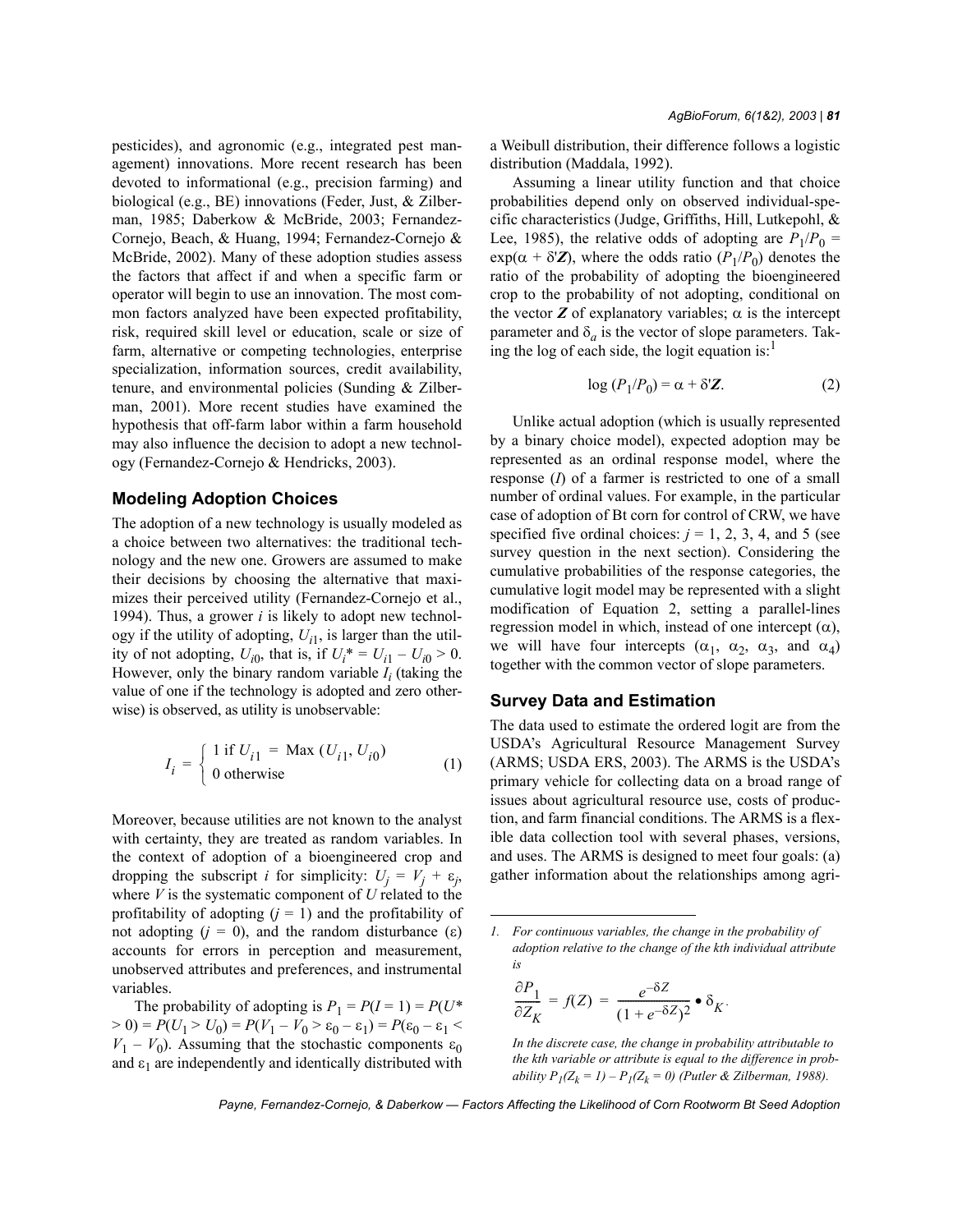cultural production, resources, and the environment; (b) estimate costs associated with the production of various crop and livestock commodities; (c) estimate net farm income; and (d) estimate the characteristics and financial situations of farm/ranch operators and their households, including information on management strategies and off-farm income. The ARMS is a series of related farm surveys that provide primary data for these functions. The Phase I survey is a mail/telephone screening instrument designed to improve survey efficiency. Phase II is a series of commodities surveys conducted to obtain mostly physical data on production inputs, practices, and costs for specific crops. Phase III is designed to represent all US farms and mostly focuses on farm operation characteristics, farm expenditures, and receipts. Farms in the Phase II surveys are automatically selected for a follow-up questionnaire in Phase III (the commodity cost of production surveys); the information from both surveys can be linked and used to represent the population of all producers of a specific commodity or all US farms.

The data used in this study are from farms that planted corn during 2001. The states included in the survey accounted for 93.4% of the US corn acreage planted in 2001. The ARMS is a multiframe probability-based survey in which sample farms are randomly selected from groups of farms stratified by attributes such as economic size, type of production, and land use. Within a stratum, the weight (expansion factor) is the inverse of the probability of its selection. After selecting those farms in the sample that planted corn in 2001 and eliminating those observations with missing data, there were 1,587 observations available for analysis.

This analysis is unique in that we examine the expected, as opposed to actual, adoption of an innovation. Because CRW Bt was not available for commercial use in 2001, producer's expectations about their likelihood of adoption were based primarily on their exposure to precommercialization information and familiarity with similar technology. In the case of CRW Bt, popular magazines and public notices of regulatory applications for commercialization were the most likely sources of early information about CRW Bt. Bt corn seed to control European corn borer is a similar technology to CRW Bt and had been commercially available for seven years prior to the 2001 survey. Corn producers' expected adoption of CRW Bt seed was obtained in the 2001 ARMS by asking the following question: If a CRW Bt seed becomes available, how likely would you be to plant it on this field (very likely, somewhat likely, uncertain, somewhat unlikely, or very unlikely)? Producers would not have a critical piece of economic data—the price of CRW Bt seed—available when responding to this question, but they likely made the assumption that the additional cost of the CRW Bt seed would be similar to the cost of a soil insecticide application or the additional cost of European corn borer Bt seed over regular seed.

The choice of factors hypothesized to influence producer's likelihood of CRW Bt adoption was based primarily on earlier research on innovation adoption (Table 1). Human capital variables (age and education) were included as were two farm characteristics (farm size in acres and specialization in corn production). A competing pest control option (crop rotation) was also included as a dummy variable (i.e., equal to one if the farm does not rotate, implying that it plants corn continuously). Previous studies have identified perceived risk and lack of information about an innovation as a barrier to adoption. Hence, we included a variable to control for the operator's use of a similar technology (e.g., Bt corn to control for European corn borer). Because CRW levels may be influenced by tillage system, according to some entomologists, we included a control variable for tillage system (Bessin, 2001). As an indication of the benefit from adopting CRW Bt seed, we included several variables: the expected degree of pest infestation measured as the anticipated CRW losses (reported in bushels) without treatment for CRW; whether an insecticide is currently used to control for CRW; and two location variables. The first location dummy variable, *NEW-VARIANT*, was equal to one if the farm was located in counties where the new variant of CRW is able to survive crop rotation.2 The second location variable, *EAST*, controls for the fact that farmers in areas where a higher proportion of the corn is sold for the export market are

*<sup>2.</sup> Counties in Illinois include Champaign, Christian, Coles, De Kalb, De Witt, Douglas, Edgar, Ford, Grundy, Iroquois, Kane, Kankakee, Kendall, La Salle, Lee, Livingston, Logan, McLean, Marshall, Mason, Moultrie, Ogle, Peoria, Piatt, Putnam, Sangamon, Shelby, Tazewell, Vermilion, Warren, Will, and Woodford; counties in Indiana include Adams, Allen, Benton, Blackford, Boone, Carroll, Cass, Clinton, De Kalb, Delaware, Elkhart, Fountain, Fulton, Grant, Hamilton, Hancock, Hendricks, Henry, Howard, Huntington, Jasper, Jay, Johnson, Kosciusko, Lagrange, Lake, La Porte, Madison, Marion, Marshall, Miami, Monroe, Montgomery, Newton, Noble, Parke, Porter, Pulaski, Putnam, Randolph, Rush, St. Joseph, Shelby, Starke, Steuben, Tippecanoe, Tipton, Vermillion, Wabash, Warren, Wayne, Wells, White, and Whitley; counties in Michigan include Berrien, Calhoun, Cass, Huron, Kalamazoo, St. Joseph, and Van Buren.*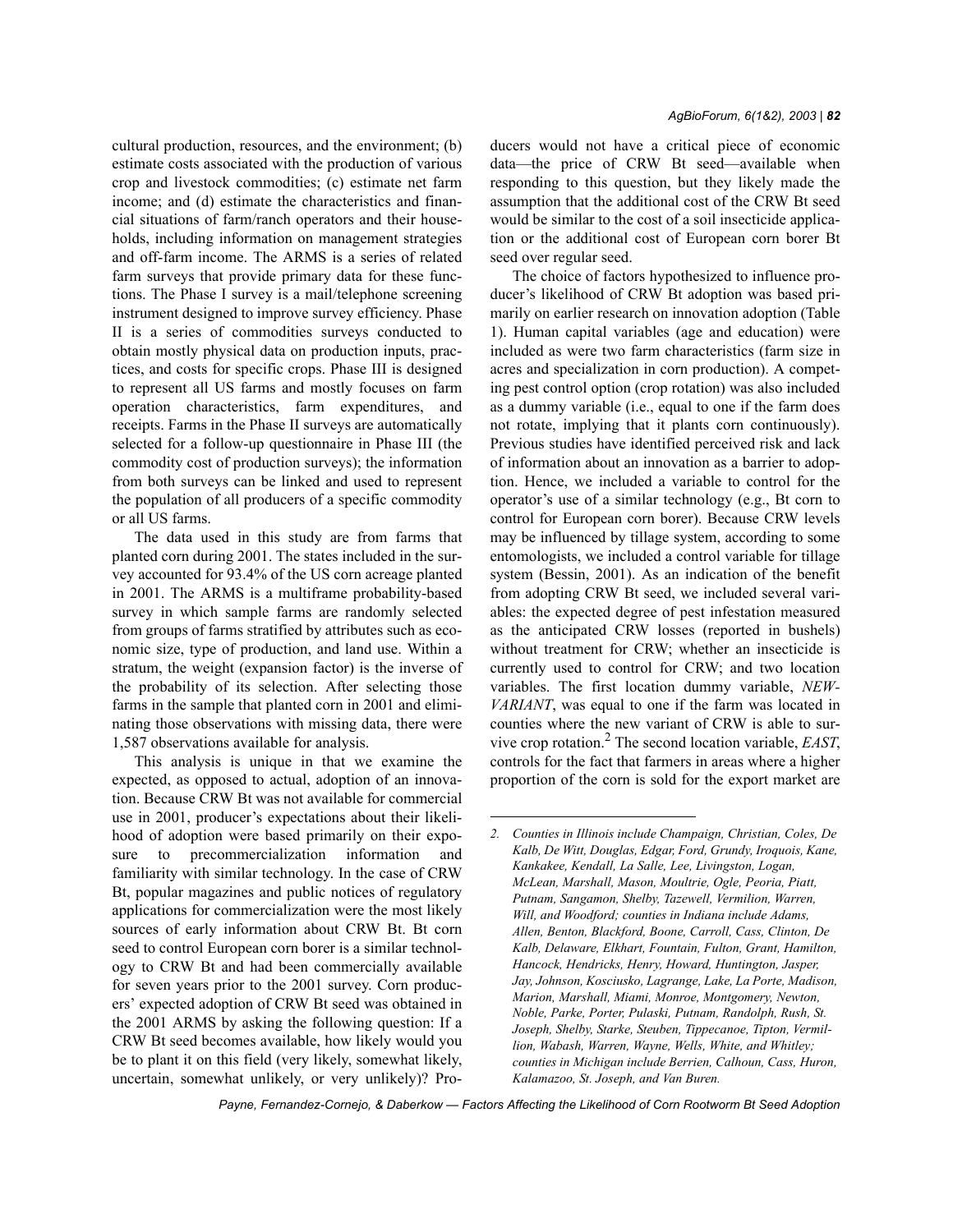less likely to adopt technologies that may cause concerns in those markets.3 The export market is more important to major corn producers in the eastern Corn Belt (Illinois, Indiana, and Ohio) than to producers in the rest of the country. All three eastern Corn Belt states are in the top 10 corn-producing state, and exports account for slightly more than 31% of corn production in these three states compared to 21.3% in the other seven (Fruin, Halbach, & Hill, 1985). Finally, we included a variable for household (spouse and operator) off-farm employment to account for the level of management time available to learn about new production technologies.

Because of the complexity of the survey design, a weighted technique was used to estimate the parameters of the ordered logit model using a maximum likelihood method and full-sample weights developed by the National Agricultural Statistics Service (NASS) of the USDA. A delete-a-group jackknife method was used to calculate the variances and standard errors because of the complex survey design. The method follows the logic of the standard jackknife method except that a group of observations is deleted in each replication (Dubman, 2000). It consists of partitioning the sample data into  $r$  groups of observations ( $r = 15$  in this survey) and resampling, thus forming 15 replicates and deleting one group of observations in each replicate (Rust, 1985; Kott, 1998; Kott & Stukel, 1997). A set of sampling weights was calculated by NASS for each replicate.

### **Results**

The results from this process relate to farms and not to corn acres. No attempt was made in the survey to determine whether a farmer would plant both Bt and non-Bt seed (exclusive of the required refuge area). Thus, we were unable to estimate the acreage that would be planted to CRW Bt. Tables 1-5 present the results from the statistical analysis of the survey data. Table 1 provides the mean values of the variables used in the ordered logit analysis. For a binary indicator variable, the mean represents the percentage of growers of each group with that attribute. For example, the *NOTILL* variable indicates that 17.5% of the farmers used no-till. In comparison, the continuous variables represent the actual means. For example, *OP\_AGE* represents the

#### **Table 1. Variable definitions and means.**

| <b>Variable</b>  | <b>Definition</b>                                                                                                                               | <b>Mean</b> |
|------------------|-------------------------------------------------------------------------------------------------------------------------------------------------|-------------|
| OP AGE           | Age of the operator (years)                                                                                                                     | 52.001      |
| AGE SQ           | Square of the age of the operator                                                                                                               | 2856.2      |
| <b>HIGHPLUS</b>  | Education dummy (1 if operator<br>has at least high school)                                                                                     | 0.8891      |
| <b>CORNFARM</b>  | Corn specialization dummy (1 if<br>corn represents more than 50% of<br>production)                                                              | 0.3705      |
| SIZE             | Size of the farm (thousands of<br>acres in corn)                                                                                                | 0.2039      |
| <b>SIZESO</b>    | Size of the farm squared                                                                                                                        | 0.1378      |
| <b>ROOTWORM</b>  | Insecticide dummy (1 if insecticide<br>is used for CRW)                                                                                         | 0.1241      |
| <b>CRWLOSS</b>   | Expected CRW losses (bushels)                                                                                                                   | 5.5015      |
|                  | <b>NEWVARIANT</b> New variant CRW dummy (1 if<br>farm is located in counties where<br>new variant of CRW is able to<br>survive crop rotation)   | 0.0912      |
| <b>OFF HOURS</b> | Off-farm work, operator and<br>spouse (hours per year)                                                                                          | 1454.6      |
| <b>CONTIN</b>    | Continuous corn dummy (1 if<br>operation is on continuous corn)                                                                                 | 0.1367      |
| <b>BTDUM</b>     | ECB dummy (1 if operation is<br>using Bt corn for European corn<br>borer)                                                                       | 0.1767      |
| <b>NOTILL</b>    | No-till dummy (1 if operation is<br>using no-till)                                                                                              | 0.1745      |
| <b>EAST</b>      | Eastern Corn Belt dummy (1 if<br>farm is located in eastern Corn<br>Belt, where a larger share of the<br>corn is exported and used for<br>food) | 0.2591      |

#### **Table 2. Expected adoption of Bt corn to control CRW (***EXPTADOP***).**

| Value of the dependent<br>variable | <b>Frequency</b> | <b>Percent of</b><br>producers |
|------------------------------------|------------------|--------------------------------|
|                                    |                  |                                |
| Very likely                        | 240              | 15.12                          |
| Likely                             | 313              | 19.72                          |
| Uncertain                          | 397              | 25.02                          |
| Somewhat unlikely                  | 188              | 11.85                          |
| Very unlikely                      | 449              | 28.28                          |
| Total                              | 1587             | 100.00                         |

mean operator age (52 years). Table 2 presents the means of the categorical dependent variable, *EXPTA-DOP*. Overall, about 15% of the corn producers in the sample were very likely to adopt CRW Bt, nearly 20% were likely to adopt, 25% were uncertain, nearly 12% were somewhat unlikely to adopt, and about 28% were very unlikely to adopt.

*<sup>3.</sup> Note that this study does not directly address the relationship between market destination and BE crop adoption (see Saak & Hennessy, 2002; Fernandez-Cornejo, Alexander, & Goodhue, 2003).*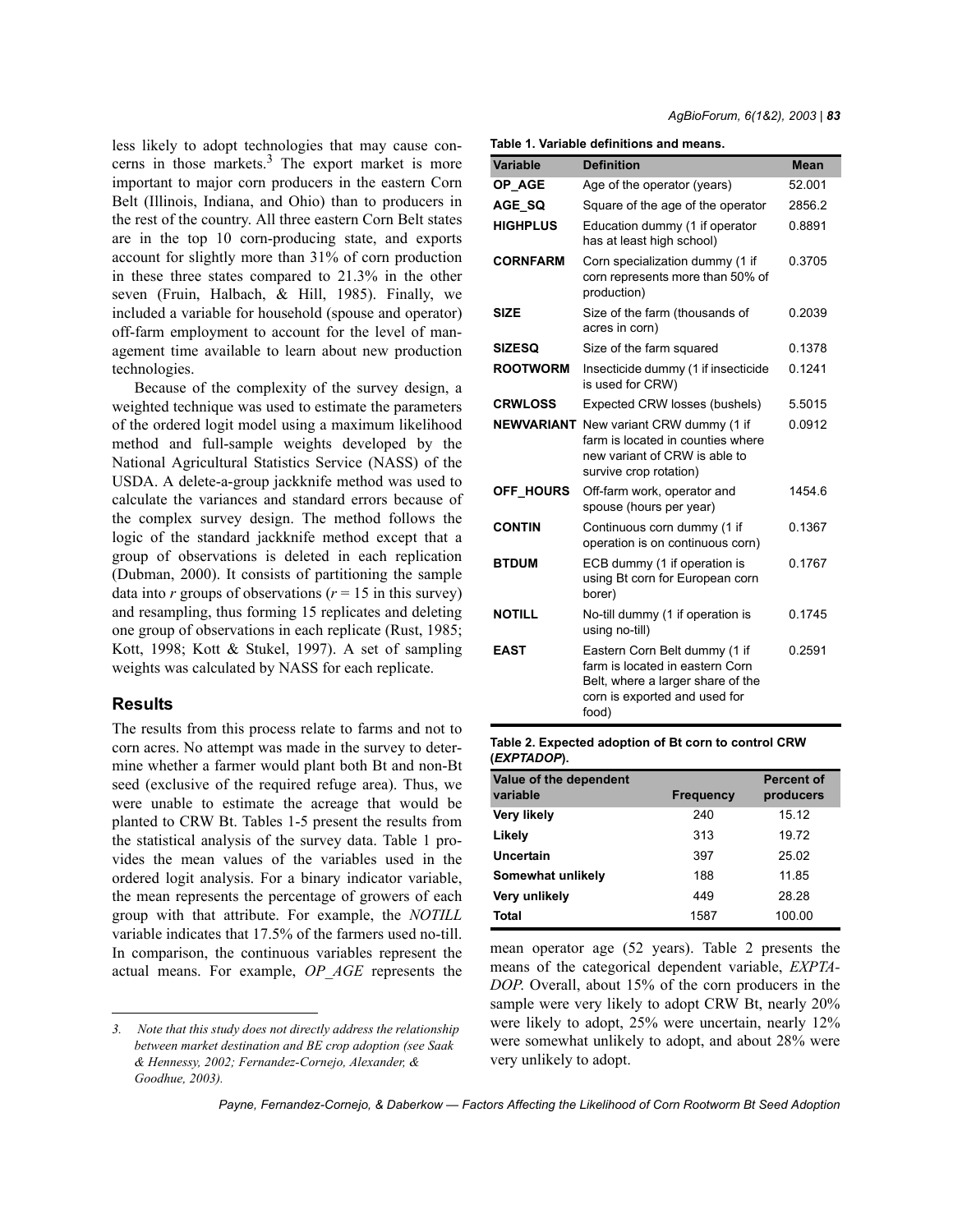| <b>Test</b>                                                                | Chi-square | DF     | Pr > ChiSq    |  |  |  |  |  |
|----------------------------------------------------------------------------|------------|--------|---------------|--|--|--|--|--|
| Likelihood ratio                                                           | 56694      | 14     | < 0001        |  |  |  |  |  |
| <b>Score</b>                                                               | 51218      | 14     | < 0001        |  |  |  |  |  |
| Wald                                                                       | 53174      | 14     | < 0001        |  |  |  |  |  |
| Table 4. Model fit statistics.                                             |            |        |               |  |  |  |  |  |
|                                                                            | Intercept  |        | Intercept and |  |  |  |  |  |
| <b>Criterion</b>                                                           | only       |        | covariates    |  |  |  |  |  |
| Akaike                                                                     | 943475     |        | 886809        |  |  |  |  |  |
| <b>Schwartz</b>                                                            | 943496     |        | 886905        |  |  |  |  |  |
| -2 Log L                                                                   | 943467     | 886773 |               |  |  |  |  |  |
| Table 5. Association of predicted probabilities and<br>observed responses. |            |        |               |  |  |  |  |  |
| Percent concordant <sup>a</sup>                                            |            |        | 64.7          |  |  |  |  |  |
| Percent discordant <sup>a</sup>                                            | 34.5       |        |               |  |  |  |  |  |
| <b>Percent tied</b>                                                        | 0.8        |        |               |  |  |  |  |  |
| Pairs                                                                      | 984223     |        |               |  |  |  |  |  |

**Table 3. Testing global null hypothesis: BETA=0.**

*a A pair of observations is defined as concordant (discordant) if the larger response to has a higher (lower) predicted probability than the smaller response. Tied if neither concordant nor discordant.*

Tables 3, 4, and 5 present the ordered logit regression results for the expected adoption of Bt corn to control the CRW. The overall goodness of fit is very good, and the classification accuracy is about average compared with other adoption studies. For example, using the transformed log likelihood function, which is a distributed chi-squared function, the null hypothesis that all regressors in the model are zero is strongly rejected at the 1% level (p-value about 0.0001). Similarly, the Score and Wald statistics (Table 3) show that the combined regressors are very significant (with a p-value of 0.001). Results are also good for the Akaike (information) and Schwartz criteria (Table 4), which adjust the log likelihood function for the number of observations and the number of regressors in the model. Finally, the percent of concordant responses, used to determine the predictive ability of the model, is 65%, which is within the range of other studies (Table 5). About 70% of the coefficients are statistically significant at the 1% level using the delete-a-group jackknife method (Table 6).

As with previous adoption studies, several operator and farm variables were related to the likelihood of CRW Bt adoption. Both linear and quadratic coefficients were significant for operator's age (i.e., the linear term positive and quadratic term negative), implying that expected adoption increases with age only up to a point. This maximum was reached at slightly over 49

**Table 6. Maximum likelihood parameter estimates of dropordered logit model, using the jackknife variance estimator (dependent variable:** *EXPTADOP***).**

|                        | <b>Parameter</b> | <b>Standard</b> |              |
|------------------------|------------------|-----------------|--------------|
| <b>Variable</b>        | estimates        | error           | t statistics |
| Intercept_1            | -4.78351***      | 1.07580         | -4.44646     |
| Intercept <sub>2</sub> | $-3.51523***$    | 1.08207         | $-3.24861$   |
| Intercept_3            | $-2.35819**$     | 1.07627         | $-2.19108$   |
| Intercept_4            | $-1.77170$       | 1.09953         | $-1.61132$   |
| OP AGE                 | 0.09302**        | 0.03836         | 242475       |
| AGE SQ                 | $-0.00094***$    | 0.00033         | $-2.83255$   |
| <b>HIGHPLUS</b>        | 0.08192          | 0.21165         | 0.38705      |
| <b>CORNFARM</b>        | 0.50443***       | 0.17732         | 2.84480      |
| <b>SIZE</b>            | 0.77356**        | 0.30536         | 2.53331      |
| <b>SIZESQ</b>          | $-0.13358*$      | 0.07127         | $-1.87425$   |
| <b>ROOTWORM</b>        | 0.62950***       | 0.13750         | 4.57808      |
| <b>CRWLOSS</b>         | 0.01397**        | 0.00600         | 2.32738      |
| <b>NEWVARIANT</b>      | 0.27528          | 0.28935         | 0.95136      |
| <b>OFF HOURS</b>       | $-0.00015***$    | 0.00006         | $-2.71405$   |
| <b>CONTIN</b>          | 0.08727          | 0.19298         | 0.45224      |
| <b>BTDUM</b>           | 1.23644***       | 0.12855         | 9.61839      |
| <b>NOTILL</b>          | 0.04725          | 0.16475         | 0.28679      |
| <b>EAST</b>            | $-0.55644***$    | 0.14497         | $-3.83823$   |

*Note. \*\*\*, \*\*, and \* indicate statistically significant coefficients at the 1%, 5%, and 10% significance levels, respectively.*

years of age. Similarly, both the linear and quadratic coefficients were significant for farm size, implying that expected adoption increases with size only up to the point at which expected adoption reaches a maximum, and then declines as size increases further. This maximum was reached at a size of about 2,900 acres, which is less than half of the size of the largest farm in the sample. In addition, operators who specialized in corn production were more likely to adopt CRW Bt, which may be an indication of their self-interest in keeping abreast of emerging production technologies peculiar to their primary commodity.

The perception of likely benefits and costs from the adoption of CRW Bt was reflected in the statistically significant signs on the CRW infestation and farm location variables. As expected, those farmers that were currently using insecticides to control the CRW as well as those that expected to incur a large yield loss in their fields were very significantly inclined to adopt CRW Bt. On the other hand, expected adoption was less likely in the eastern Corn Belt, where a larger portion of the crop is destined for the export market. Although producers apparently recognized that there might be substantial pest control benefits of the use of CRW Bt, they may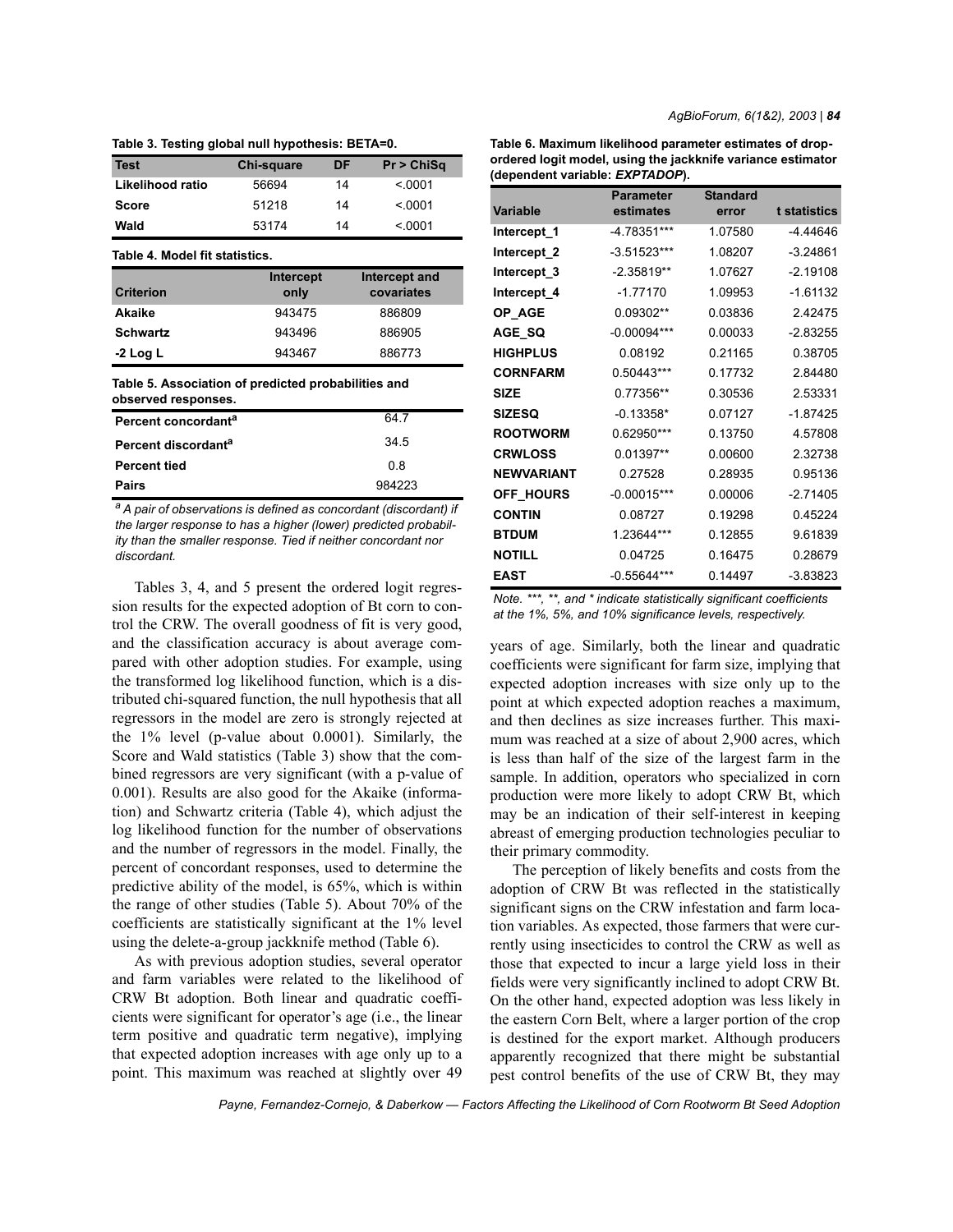perceive some risks associated with marketing their crop, especially for producers in the eastern Corn Belt. Understandably, farmers who are familiar with a particular technology are inclined to adopt a related innovation. Farmers who had already adopted Bt corn to control the European corn borer were more likely to adopt Bt corn to control the CRW.

Expected adoption was negatively related to offfarm work by the operator and spouse. A possible explanation of this result, which is counter to a previous study (Fernandez-Cornejo & Hendricks, 2003) of actual adoption of herbicide tolerant soybeans, is that farmers and/ or their spouses who work off the farm may have been less informed about the new technology and thus were less inclined to adopt CRW Bt at this point. Furthermore, information on CRW Bt prior to the 2001 survey may not have been easily accessible to producers with off-farm commitments.

Finally, the other variables in the analyses did not influence the likelihood of adopting CRW Bt. Expected adoption was not significantly related to the use of notill practices, the use of continuous corn, or location of the farm on the new variant region. Surprisingly, unlike many other studies, our study showed that expected adoption was not significantly dependent on education. However, this technology may not require new skills or training, because the new technology or trait is embodied in a familiar input (i.e., hybrid seed).

# **Summary and Conclusions**

CRW is probably the most economically important corn insect pest. Farmers' options to manage CRW include crop rotation, insecticide use, and (as of 2003) Bt seed technology. Adaptation of the CRW to crop rotation has reduced farmers' control options. Farm and operator characteristics such as age, education level, farm size and type, current technology use, current CRW infestation, geographic location, off-farm labor, and current CRW management practices provide insights into the technology adoption process. The ARMS provides the data needed for this analysis.

Thirty five percent of farmers reported that they were either likely or very likely to adopt Bt seed technology for CRW. Likelihood of adoption was positively related to both age and farm size—up to a point. Farmers who currently manage for CRW with insecticides or estimate a large loss without treatment were also more likely to adopt this technology. This is almost certainly because these farmers either had, or anticipated, a CRW infestation problem. Farmers who managed European corn borer with Bt seed technology were also more likely to use this technology. Specialized corn farmers (farms that derived more than 50% of value of production from corn) were also more likely to adopt Bt seed technology when it became available.

Farms that were located in the eastern Corn Belt were less likely to adopt this new technology, possibly due to the high percentage of their production bound for the export market. Off-farm labor had a negative effect. A limitation of this study is that it focuses on expected adoption, which introduces greater uncertainty than actual adoption. The uncertainty is greater because at the time of the survey (2001), when farmers were asked about the likelihood of CRW Bt adoption, respondents had incomplete information about this technology—particularly regarding the costs of the CRW seed.

Differences between expected and actual adoption behavior merit further study. However, given that this technology was only approved for commercial use in 2003 (and availability was limited for that year), an analysis of actual adoption will need to await the next ARMS corn survey (scheduled for 2004).

# **Authors' Note**

The views expressed are those of the authors and do not necessarily represent the views or policies of the Economic Research Service or the United States Department of Agriculture.

# **References**

- Bessin, R. (2001). *Insect management with continuous corn*. Lexington, KY: University of Kentucky College of Agriculture. Available on the World Wide Web: http://www.uky.edu/Agriculture/Entomology/entfacts/fldcrops/ef141.htm
- Burchett, A. (2001). Operation rootworm. *Farm Journal*, *125*(11), 16-18.
- Comis, D. (1997). *Safe corn pest bait expected to slash U.S. insecticide use*. Washington, DC: United States Department of Agriculture Agricultural Research Service. Available on the World Wide Web: http://www.ars.usda.gov/is/pr/1997/ 970116.htm?pf=1.
- Daberkow, S.D., & McBride, W.D. (2003). Farm and operator characteristics affecting the awareness and adoption of precision agriculture technologies in the U.S. *Precision Agriculture*, *4*, 163-177.
- Dubman, R.W. (2000). *Variance estimation with USDAís farm costs and returns surveys and agricultural resource management study surveys* (ERS Staff Paper AGES 00-01). Washington, DC: United States Department of Agriculture.